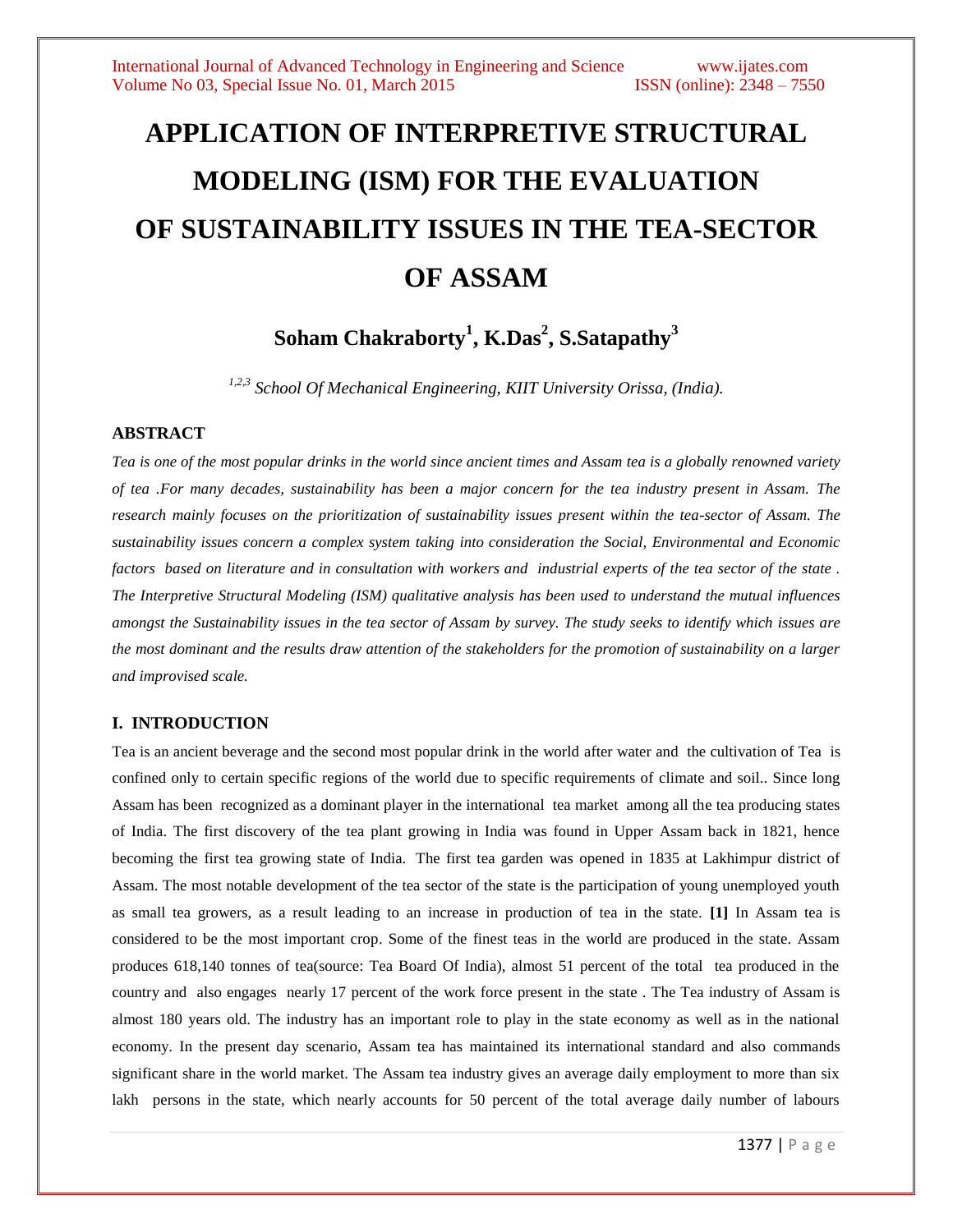employed by the tea industry in the country. The tea growing areas in Assam is separated into two regions, viz. Assam Valley and Cachar. The Assam Valley consists of the Brahmaputra Valley comprising the districts of Dibrugarh , Sibsagarh, Lakhimpur, Darrang, Nagaon , Kamrup , Goalpara, Karbi Anglong and North Cachar Hills districts. Among all the tea producing districts of Assam, Dibrugarh has the largest area under tea nearly about 33 percent**.[2]**

Like many other tropical commodity sectors all is not well in the tea industry. The areas where tea production takes place are some of the most beautiful places in the world but also some of the poorest. There happens to be a striking contrast between wide mountain panoramas with luscious green fields and the existence of miserable conditions for workers and smallholders. The production of tea is labour intensive and jobs are provided by the industry in remote rural areas. In the last few years, the tea industry in the state is under threat as the land for tea plantations have not grown much while on the other hand the work force has multiplied enormously which indicates vast surplus of labour in the tea gardens. Like many other agricultural commodities, real primary producer prices have gone down over the last few decades. The sustainability of the tea sector in the state is getting affected majorly due to the low prices. The working conditions for pickers are poor, low wages, low income and job security, discrimination along ethnic and gender lines etc. add to their miseries. The possibility for improvement of working conditions for the tea plantation workers of Assam is less as a result of absence or ineffectiveness of trade unions or they do not represent them as the workers are temporary. Apart from that, the environmental footprint of the tea sector of Assam is also considerable with reduced bio-diversity as a result of habitat conversion, high application of pesticides etc. Sustainability, defined as meeting the current needs of the present without affecting those of the future and the balance of people, planet, and profit, otherwise known as the triple bottom line, is part of the ultimate goals of sustainable development and its stakeholders. Hence, a critical analysis of the mutual relationships between the various sustainability issues viz. Social, Environmental and Economic becomes essential to promote further growth and sustainable development in the already well established and world renowned tea industry of Assam.

#### **II. RESEARCH OBJECTIVE**

The primary objective of the present study is the utilization of Interpretive Structural Modeling (ISM) for the evaluation and identification of the various sustainability issues present within the tea sector of Assam. The following section presents the review of existing literature. The Sustainability issues in the Tea-Sector of Assam are discussed in Section 4. The model for ISM and methodology is proposed in Section 5. In the final two sections the results and discussions are present and conclusions are drawn in the final section.

#### **III. REVIEW OF EXISTING WORK**

#### **3.1. Sustainability**

Iung and Levrat (2014) in their study have discussed the requirements of advance maintenance services for the promotion of sustainability.**[3]**

Ding et al. (2014) did a case study of the Hubei Province of Central China, for measurement of regional sustainability by the use of of a coordinated development model of economy, society and economy and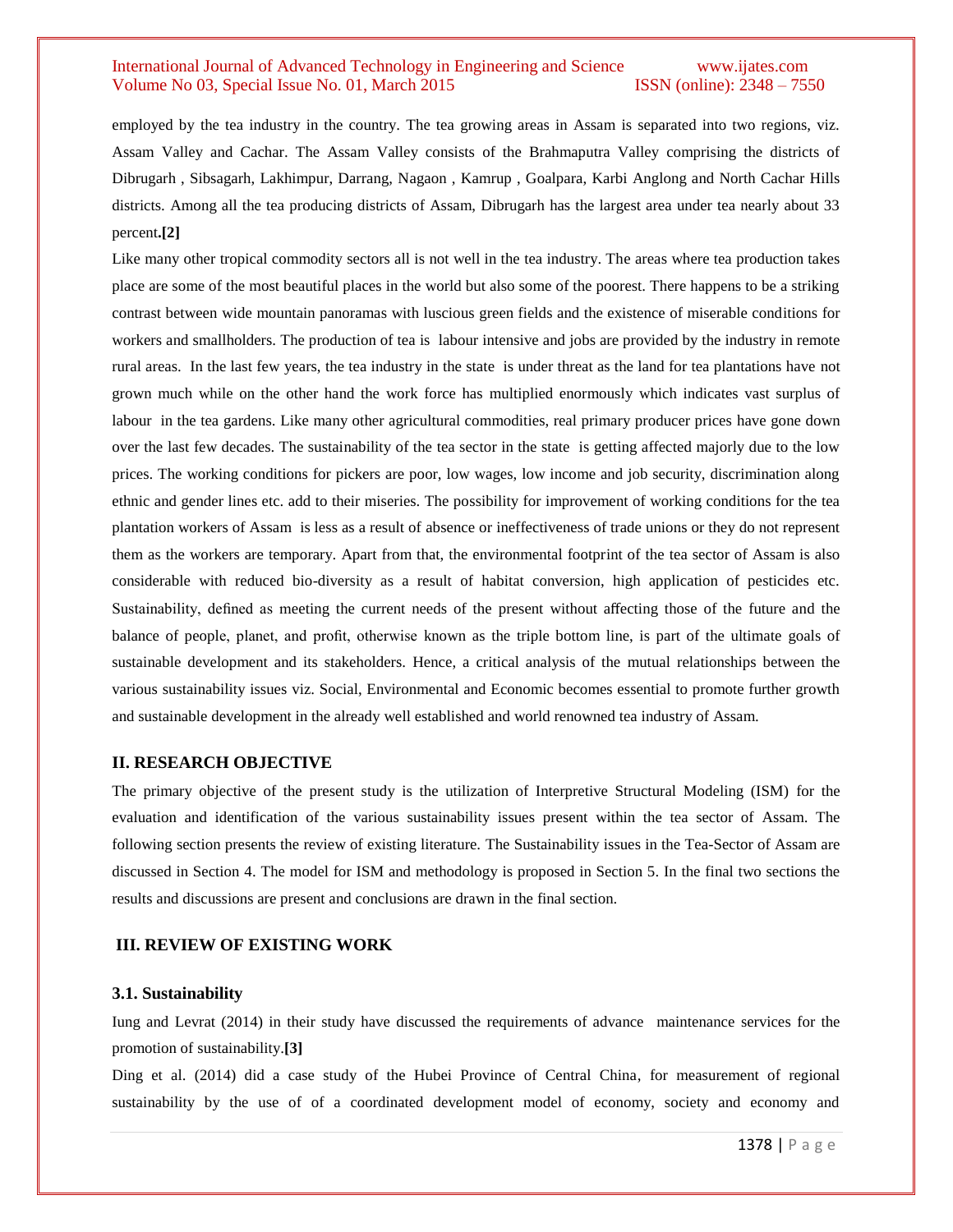environment. Their result showed that the coordinated development index of Hubei province stayed at a poor level for the seven years of investigation. Inspite of the fact that the coordinated development index was consistently increasing, the average speed of sustainable development was very slow.**[4]**

Bilge et al. (2014) presented a model-based approach for the assessment of value creation for enhancing sustainability in manufacturing. They concluded that the results show a positive relation between the strategic alignment value and sustainability value.**[5]**

Mani et al. (2014) employed AHP methodology for the determination of supplier selection using social sustainability in India. In their study many social sustainability criteria were identified through the Delphi process and the AHP model helped the supply chain managers in socially sustainable supplier selection. In their model relevant and essential social parameters were used to prioritize the suppliers.**[6]**

## **3.2. Interpretive Structural Modeling (ISM)**

Hansen et al. (1979) developed three broad steps for the development of an interpretive structural model. In the first step, ISM begins with an issue or problem. Secondly, the elements that comprised the issue context have been identified and listed. Finally in the last step, pairs of elements have been compared either graphically or in a relation matrix using a contextual relationship, which is mostly a verb or a verb phrase**.[7]**

Porter et al. (1980) have explained that ISM in the form of matrix depicts a directed (causality direction) graphic representation of a particular relationship among each pair of elements in a set, which helps in structuring a complex issue area**.[8]**

Anderson et al. (1994) have highlighted the utility of ISM further as the representation of a problematic situation as it captures the richness and the variety of complex phenomena.**[9]**

Nelson et al. (2000) have described the Interpretive Structural Modeling approach in a different way, their study shows it is relatively more efficient (in some cases) and lends itself to being replicated more effectively.**[10]**

Sharma et al.(2011) analysed the barriers for reverse logistics from an Indian perspective applying ISM methodology. Their work helped to identify the hierarchy of actions to be taken for handling different barriers hindering the implementation of reverse logistics.**[11]**

Chandramowli et al. (2011) analysed the barriers to development of land-filling communities by the use of ISM. Their paper highlights the potential of using such techniques to understand and analyze urban planning issues**.[12]**

Satapathy et al. (2012) used ISM approach for evaluation of the important aspects of customer's satisfaction in service quality of E-electricity utility service.**[13]**

Mathiyazhagan et al. (2013) employed the ISM methodology for the barrier analysis in implementing green supply chain management. The Interpretive Structural Modeling (ISM) qualitative analysis was used to understand the mutual influences amongst the twenty-six barriers by survey.**[14]**

## **IV. SUSTAINABILITY ISSUES**

# **4.1. Social Issues**

#### **4.1.1 Wages are low**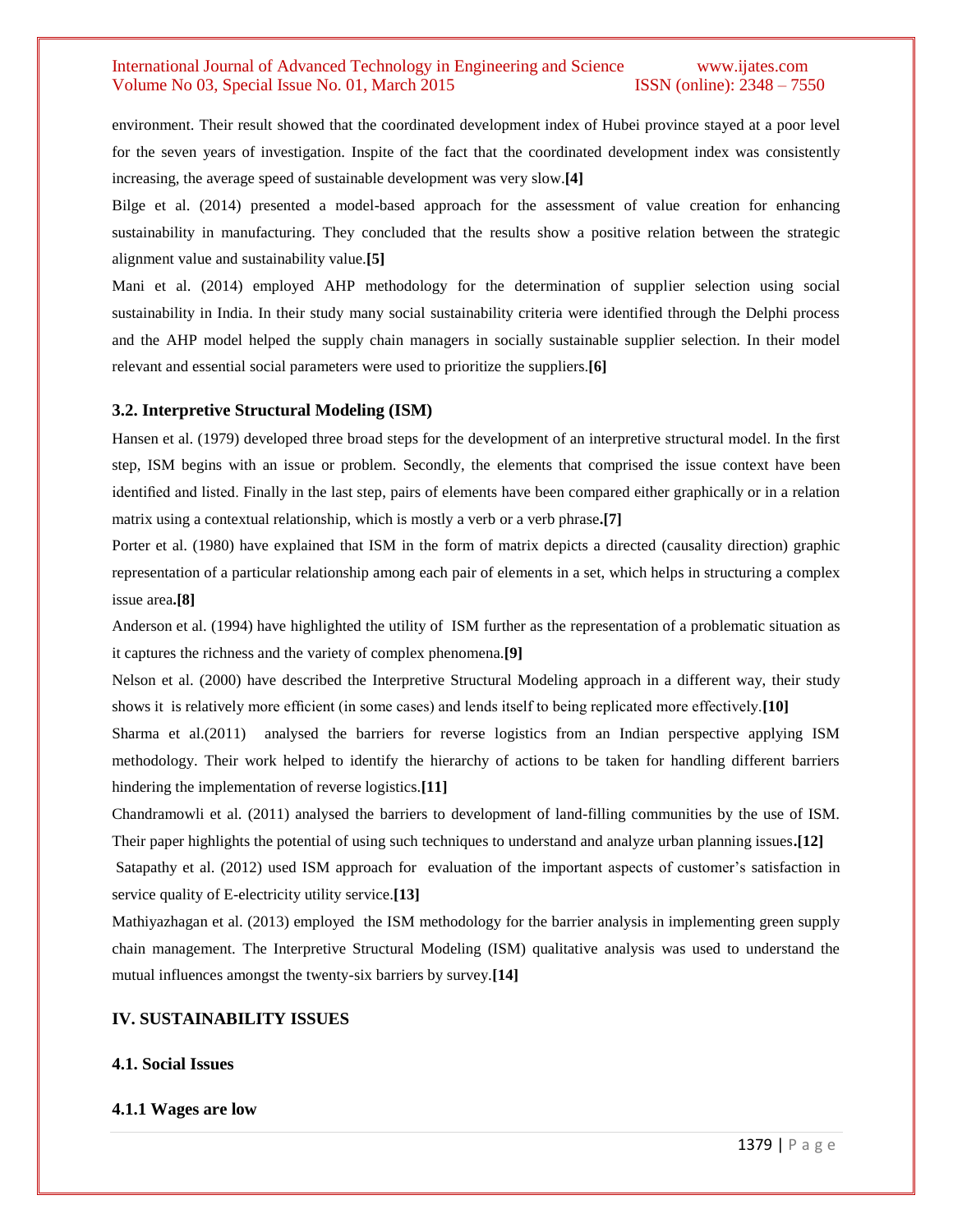The large tea plantations of the state throughout the decades have benefited from low cost local or migrant labourers. The wage levels are often very low, and in smallholder gardens they get paid at much lower rates than at the estates. The wage rates of tea garden workers are fixed through a bipartite agreement between the representatives of employers and the employees of the tea gardens under the plantation labour act (for estates).

#### **4.1.2 Health & Safety Issues Along With Housing Problems**

The art of tea-plucking is a tedious and hazardous job. Workers are on their feet for hours bearing the load of the tea baskets on their shoulders as a result, back problems are common. Additionally they are exposed to pesticides, mosquitoes, other insects and poisonous snakes which pose a great threat to their health and safety. The low literacy rate and deprived health status among workers are major constraints in providing them access to major health, educational and development initiatives and programmes of the state government. Workers in the large tea estates are generally permanent but in some cases they may be of temporary nature as a result of which they are provided housing facilities in the plantation as long as they work there. Living conditions in many plantations have been found to be poor and unsanitary. Workers in tea gardens of Assam are often isolated from mainstream society and interaction with mainstream society is very low

#### **4.1.3 Discrimination on Various Grounds**

The majority of the workers in the tea plantations of Assam are from migrant, marginal and tribal communities. The total population of the tea tribes community is nearly 6 million which is 20 percent of the total population of the state**[15 ]**. Discrimination on grounds of ethnicity and gender can be commonly seen in the plantations. Women are preferred on tea estates, as they are considered better pickers and are more docile and bonded to the tea tea plantations (child/family care). They have often had very little education, but they have the skills for picking tea leaves, handed down by the previous generations so they agree to working in the field accepting the very low wages.

#### **4.1.4 Labour Casualisation and Child Labour Issues**

Tea gardens of Smallholder type depend mostly on casual( and family) labour .Casualisation of labour is a major concern as workers are not guaranteed job security and other benefits which benefit the permanent workers such as access to medical care for children. Use of child labour in Tea-sector is a common practice worldwide. As a result of financial needs and lack of education facilities, women plantation workers are often required to take their children to the tea plantations. Although efforts are made to eradicate child labour nationally (through various government initiatives) it is highly unlikely that child labour has completely vanished from the tea plantations altogether.

#### **4.1.5 Worker Representation**

Inspite of the well organized workers of the tea plantations of Assam, there exists strong rivalry between the various unions on the tea plantations, which is highly disadvantageous for the workers. Unrest of labour is not always sustained and turns out to be beneficial for the management. Since plantation workers often originate from specific ethnic, tribal and/or lower caste groups, their position becomes very vulnerable.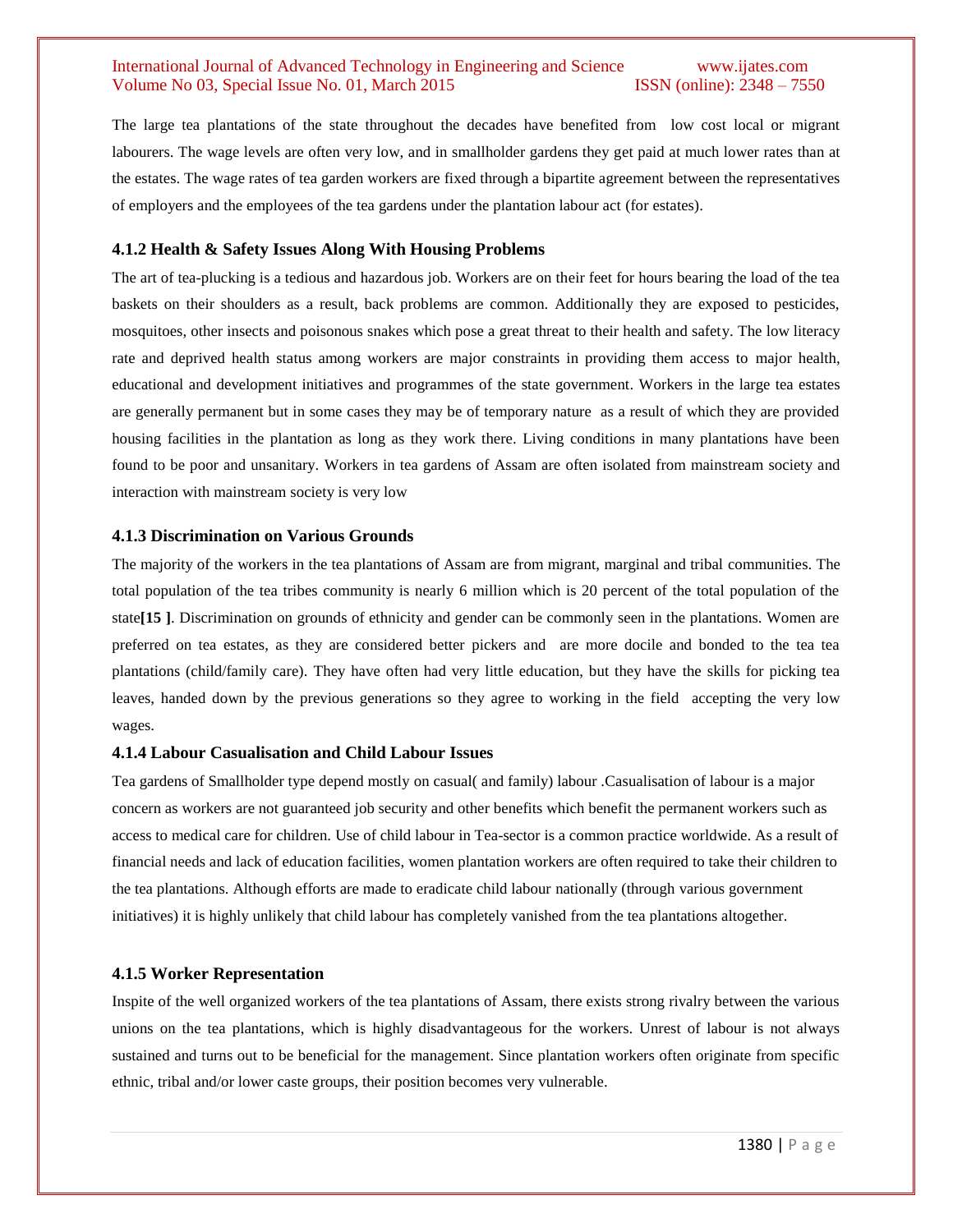## **4.2. Environmental Issues**

#### **4.2.1 Energy Utilization**

Tea processing is an energy intensive industry. Withering, drying, grading and packing tea requires considerable amount of energy nearly 4-18 kWh per kg of tea produced. Various types of feedstock and energy sources such as firewood, oil, natural gas, electricity, are put into use. The environmental impact of tea processing depends on factor such as the use of renewable/renewed feedstock and the energy efficiency of the machinery. Drying, the most energy-intensive phase of tea processing, is mainly carried out using firewood from natural forests as a result of which extensive deforestation occurs.

## **4.2.2 Conversion of Habitat**

One of the major environmental issues relating to the tea production in the state is habitat conversion. The main reason behind such occurrence is that the habitat for cultivation is mostly located in more rugged and remote areas which possess biodiversity of the highest order. Conversion of habitats leads to the reduction of species and due to presence of sloping land considerable soil loss occurs before the plantations are fully established. Even after well establishment of the tea plantations rate of soil erosion can be high.

#### **4.2.3 Use of Agrochemicals**

Use of a variety of agrochemicals throughout the growing cycle of tea in the plantations is a common practice in order to protect tea bushes and to enhance productivity. The application of agrochemicals that are listed as hazardous and toxic has negatively affected the local and wider environment: (severely) reduced soil biodiversity. Some tea gardens also use pesticides which are banned in developed countries.

#### **4.3. Economic Issues**

#### **4.3.1 Diminishing Prices**

The cost of production of made tea has increased due among other things to increasing fuel prices and increased labour costs , however real retail prices over the last two decades have remained constant. In other words, while the real cost of tea has remained the same for consumers, sourcing costs for retailers and packers have gone down, as has the income for producers.

#### **4.3.2 Non-uniform Value distribution and buying power concentration**

The value chain in tea comprises all the stages from green leaf production through conversion into a bulk packaged product available for blending and sale to consumers. Value addition takes place for the tea leaves at each stage of the supply chain, each with associated costs which includes the cost of plucking and sorting, factory packing, internal transport, warehousing, sales charges (auction and direct), freight, insurance, interest, blending and packaging and retailers' sales costs. The downstream stages which include blending, packaging and marketing are the most profitable and this part of the value chain is under the control of a handful of multinational tea packers and brokers, who considerably influence world retail and producer prices. There is a great deal of concentration on the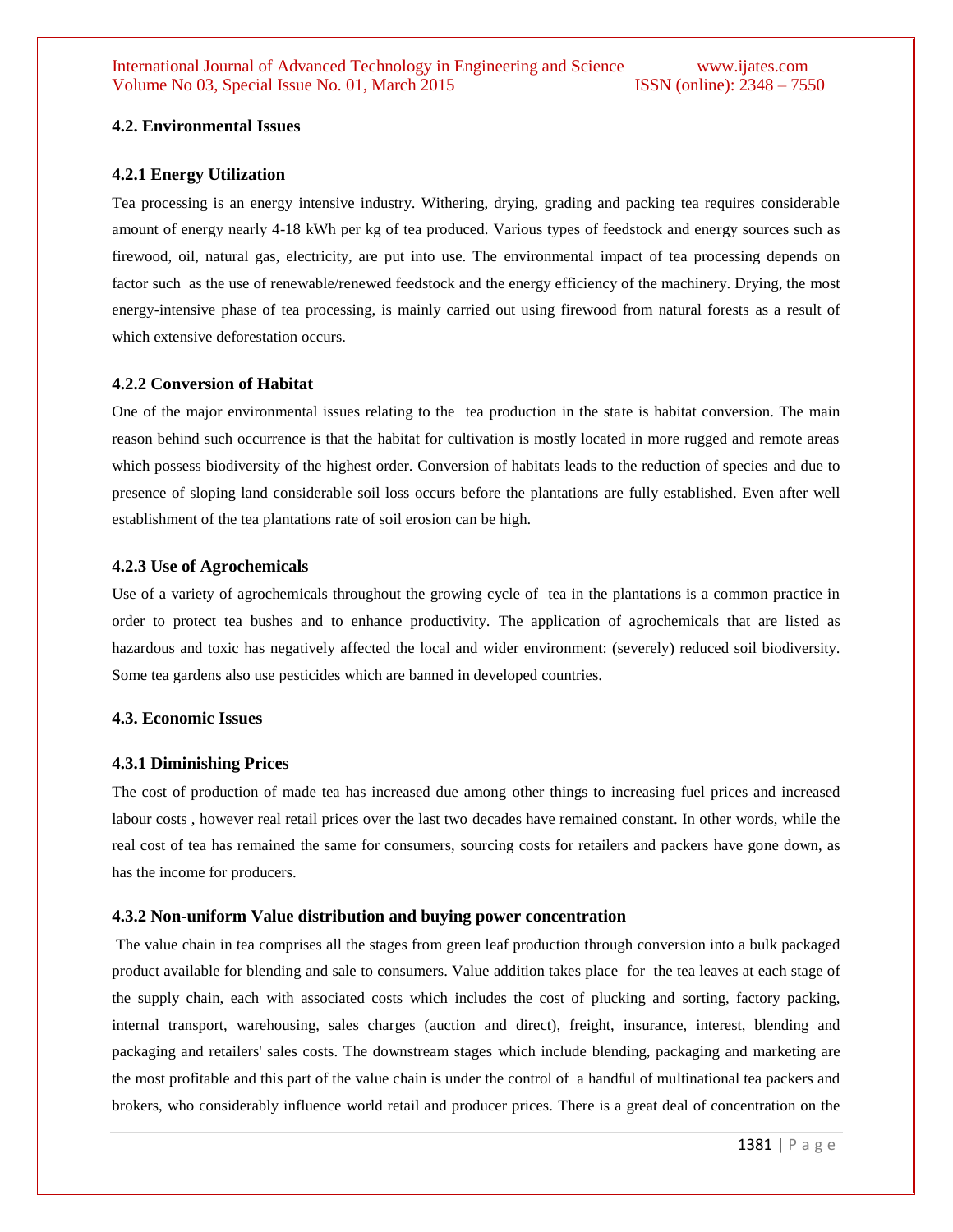buying front. A handful of companies share domination of trade and retail sales. As auction prices are reference prices for private sales, lower auction prices result in lower prices in private/direct sales.

#### **V. DESIGN OF RESEARCH AND MEASURES**

Data collection was primarily conducted by physical interviews with around 350 workers belonging to various Tea estates of Assam. Additionally, Industry experts were consulted by telephonic conversations and via e-mails. The Sustainability Issues which deeply affected them were finally identified after categorization of the points they mentioned under broad headings. Surveys with questionnaires related to Sustainability issues in the Tea sector of Assam were also conducted in many cases linguistic barriers existing among various tea tribes in the tea gardens of Assam did not pose a problem. Hence, measures were taken to obtain valid, reliable and relevant information useful for the research.

#### **VI. RESULTS AND DISCUSSION**

#### **Interpretive Structural Modeling**

Interpretive Structural Modeling first proposed by J. Warfield (1973) is an computer- assisted interactive learning technique which finds its application in the identification and summarizing a relationship among specific variables which enables individuals or groups to develop a map of the complex relationships among various elements .**[16]** The fundamental idea behind ISM is the use of experts' knowledge and experience for the fragmentation of a complicated system into several sub-systems (elements) and construction of a multi-level structural model. It is a very useful tool for the provision of fundamental understanding of complex situations, and to formulation a course of action for solving a problem.

The Notable Characteristics of ISM are:

(a) It is an interpretive process because the judgement of the group decides whether and how various elements are related.

(b) Mutual relationship is the basis of the structure as the overall structure is extracted from the complex set of elements.

(c) ISM is a modeling methodology, as the specific relationships and overall structure is presented in a digraph model.

(d) The complexity of relationships among various elements of the system gets proper order and direction.

The steps involved in ISM are as follows:

1. Identification of the elements related to the problem by literature review, survey and expert opinion.

2. Establishment of a contextual relationship between the identified elements on the grounds of which pairs of elements would undergo examination.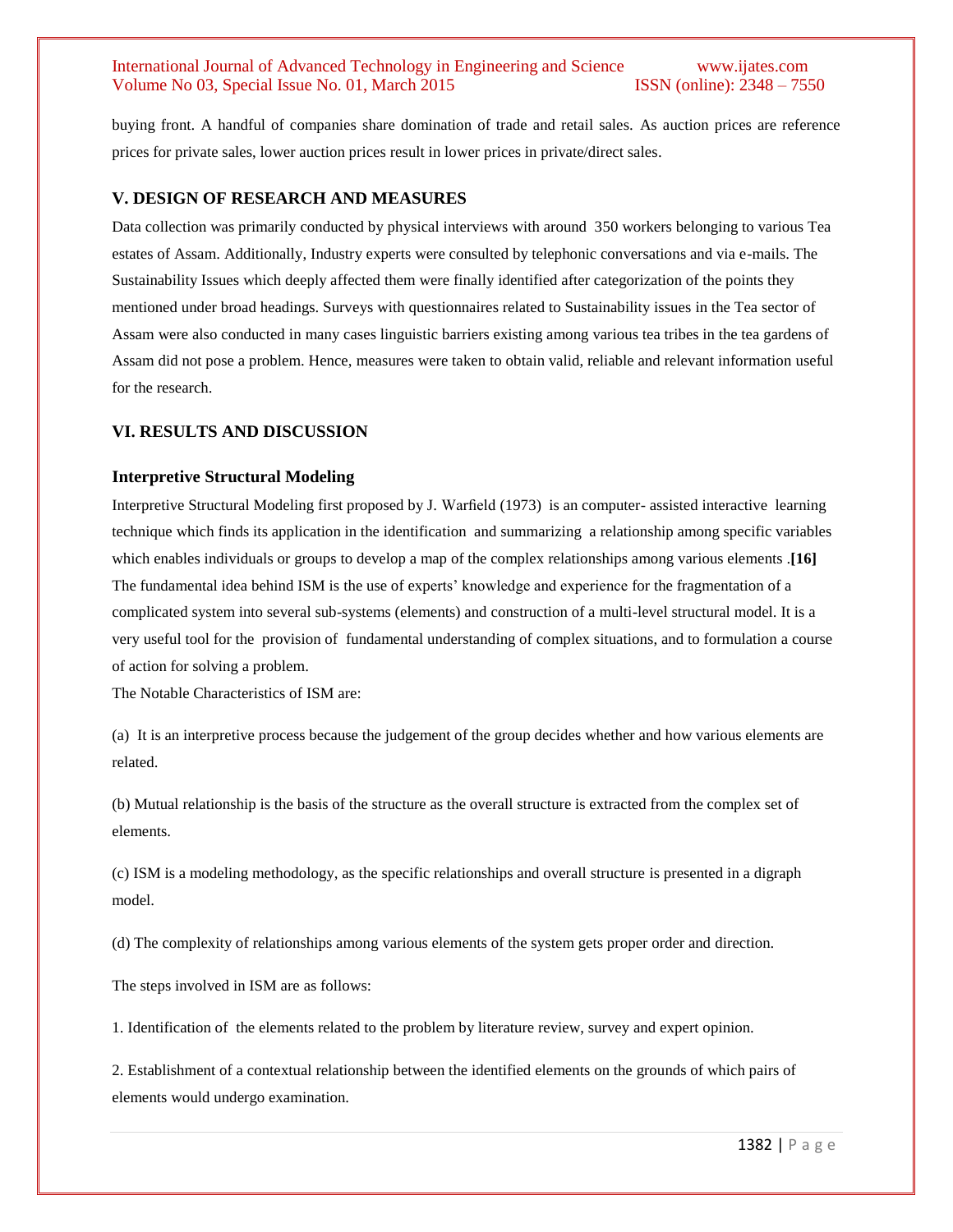In this study ISM was applied to thirteen items which are as follows:

- Low Wages
- Health & safety issues along with housing problems
- Discrimination on various grounds
- Labour casualization and child labour issues
- Worker Representation
- Energy Utilization
- Conversion of habitat
- Use of Agrochemicals
- Diminishing prices.
- Non-uniform value distribution and buying power concentration

3. Development of a Structural Self-Interaction Matrix (SSIM) of the elements which will indicate the pair-wise relationship between elements of the system. For the Structural Self Interaction Matrix(SSIM), four symbols have been put into use for denoting the directional relationship between the criterion (i and j) which are:

V: relation from element i to element j and not in both directions.

A: relation from element j to element i and not in both directions.

- X: for both directional relations from element i to j and element j to i.
- O: relation between elements are not valid.

| <b>SUSTAINABILITY</b><br><b>ISSUES</b> | <b>I10</b>   | I <sub>9</sub> | <b>I8</b>    | I7           | <b>I6</b>    | I <sub>5</sub> | <b>I4</b>    | <b>I3</b>    | 12           |
|----------------------------------------|--------------|----------------|--------------|--------------|--------------|----------------|--------------|--------------|--------------|
| I1                                     | $\mathbf{O}$ | V              | $\mathbf 0$  | $\mathbf 0$  | $\mathbf 0$  | $\mathbf 0$    | $\mathbf 0$  | $\mathbf{A}$ | $\mathbf{A}$ |
| I2                                     | V            | $\mathbf 0$    | $\mathbf{V}$ | $\mathbf 0$  | V            | $\mathbf{A}$   | $\mathbf{V}$ | $\mathbf A$  |              |
| <b>I3</b>                              | $\mathbf{V}$ | $\mathbf 0$    | $\mathbf{V}$ | $\mathbf 0$  | V            | $\mathbf{A}$   |              |              |              |
| <b>I4</b>                              | $\mathbf 0$  | $\mathbf{o}$   | $\mathbf A$  | $\mathbf{A}$ | $\mathbf{A}$ |                |              |              |              |
| I <sub>5</sub>                         | X            | $\mathbf{A}$   | V            | $\mathbf{0}$ |              |                |              |              |              |
| <b>I6</b>                              | V            | $\mathbf{A}$   | V            | $\mathbf 0$  |              |                |              |              |              |
| I7                                     | $\mathbf{V}$ | $\mathbf 0$    | $\mathbf 0$  |              |              |                |              |              |              |
| <b>I8</b>                              | V            | $\mathbf 0$    |              |              |              |                |              |              |              |
| I <sub>9</sub>                         | $\mathbf 0$  |                |              |              |              |                |              |              |              |
|                                        |              |                |              |              |              |                |              |              |              |

 **TABLE 1: Structural Self Interaction Matrix (SSIM) For Sustainability Issues.**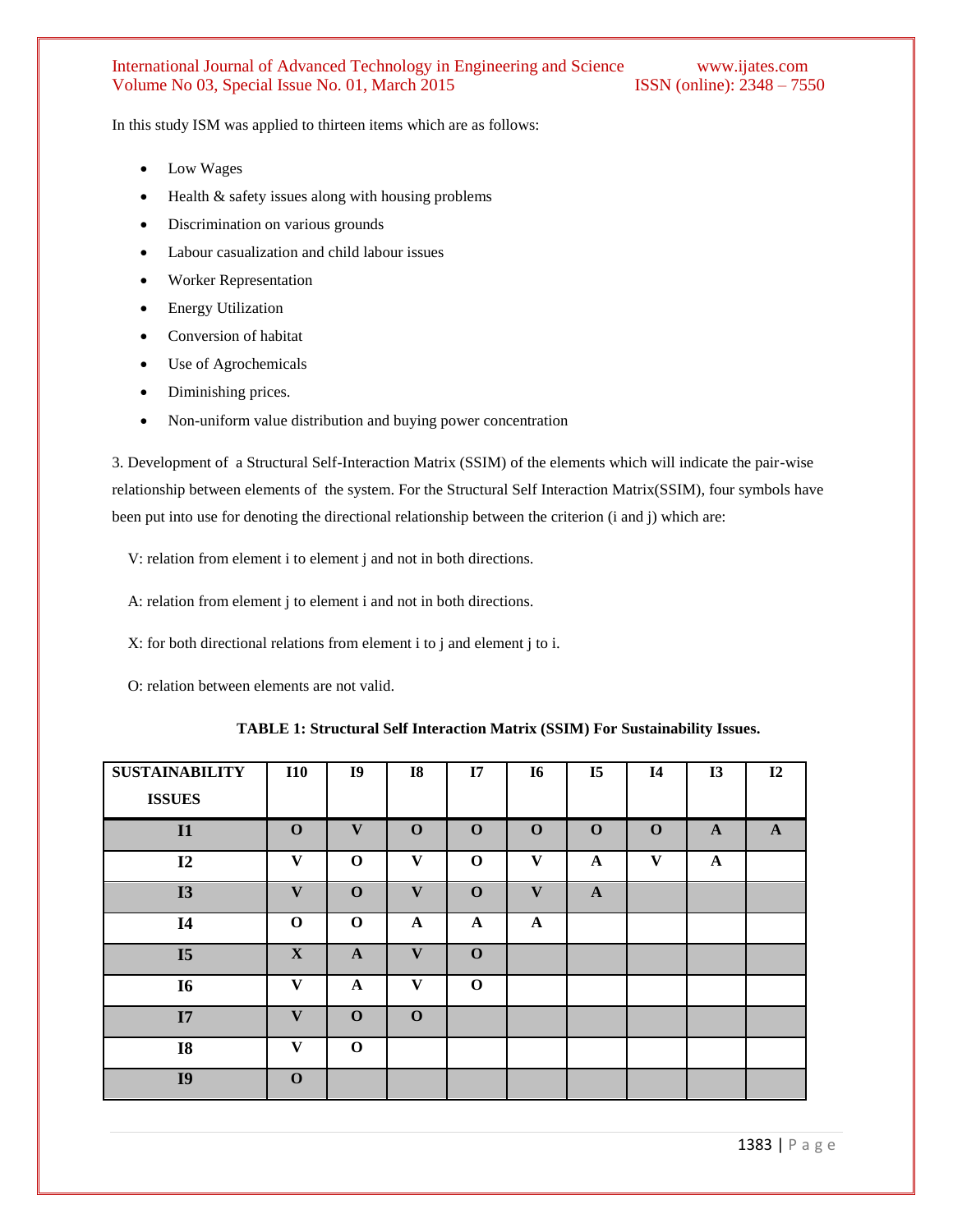4. Development of a reachability matrix from the SSIM and checking the matrix for transitivity.

The Structural Self Interaction Matrix gets transformed into a binary matrix, called Initial Reachability Matrix by substitution of V, A, X, and O by 1 and 0 as per the case. The rules for the substitution of 1s and 0s are as follows:

- If the  $(i, j)$  entry in the SSIM is V, then the  $(i, j)$  entry in the reachability matrix becomes 1 and the  $(i, i)$ entry becomes 0.
- If the  $(i, j)$  entry in the SSIM is A, then the  $(i, j)$  entry in the reachability matrix becomes 0 and the  $(i, i)$ entry becomes 1.
- If the  $(i, j)$  entry in the SSIM is X, then the  $(i, j)$  entry in the reachability matrix becomes 1 and the  $(i, i)$ entry also becomes 1.
- If the  $(i, j)$  entry in the SSIM is O, then the  $(i, j)$  entry in the reachability matrix becomes 0 and the  $(i, i)$ entry also becomes 0.
- Final Reachability Matrix is obtained with the basic assumption in ISM of transitivity of the contextual relation which states if element P is related to Q and at the same time Q is related to R, then P is also related to R.

| Sustainablity  | $\mathbf{I}$     | I2           | <b>I3</b>    | I <sub>4</sub>   | I <sub>5</sub> | <b>I6</b>      | I7             | <b>I8</b>    | I <sub>9</sub>   | <b>I10</b>   |
|----------------|------------------|--------------|--------------|------------------|----------------|----------------|----------------|--------------|------------------|--------------|
| <b>Issuues</b> |                  |              |              |                  |                |                |                |              |                  |              |
| I1             | 1                | $\mathbf{0}$ | $\mathbf{0}$ | $\mathbf{0}$     | $\mathbf{1}$   | $\mathbf{1}$   | $\overline{0}$ | $\mathbf{0}$ | $\mathbf{1}$     | $\mathbf{0}$ |
| I2             | 1                | 1            | $\mathbf{0}$ | $\mathbf{1}$     | $\mathbf{1}$   | $\mathbf{1}$   | $\mathbf{0}$   | 1            | 1                | $\mathbf{1}$ |
| <b>I3</b>      | 1                | 1            | $\mathbf{1}$ | 1                | $\mathbf{1}$   | $\mathbf{1}$   | $\overline{0}$ | 1            | 1                | 1            |
| I <sub>4</sub> | $\mathbf{0}$     | 1            | 1            | 1                | $\mathbf{1}$   | $\theta$       | $\overline{0}$ | 1            | $\overline{0}$   | 1            |
| I <sub>5</sub> | $\mathbf{1}$     | 1            | 1            | $\mathbf{1}$     | $\mathbf{1}$   | $\mathbf{1}$   | $\mathbf{0}$   | 1            | $\mathbf{0}$     | $\mathbf{1}$ |
| <b>I6</b>      | $\Omega$         | $\Omega$     | $\theta$     | 1                | $\mathbf{1}$   | 1              | $\Omega$       | 1            | $\boldsymbol{0}$ | $\mathbf{1}$ |
| I7             | $\Omega$         | $\mathbf{0}$ | $\Omega$     | 1                | $\mathbf{1}$   | $\overline{0}$ | $\mathbf{1}$   | $\Omega$     | $\mathbf{0}$     | $\mathbf{1}$ |
| <b>I8</b>      | $\boldsymbol{0}$ | $\mathbf{0}$ | $\mathbf{0}$ | 1                | $\mathbf{1}$   | $\overline{0}$ | $\Omega$       | 1            | $\boldsymbol{0}$ | $\mathbf{1}$ |
| I <sub>9</sub> | $\mathbf{0}$     | 1            | 1            | 1                | $\mathbf{1}$   | $\mathbf{1}$   | $\theta$       |              | $\mathbf{1}$     | $\mathbf{1}$ |
| <b>I10</b>     | $\mathbf{0}$     | $\mathbf{1}$ | 1            | $\boldsymbol{0}$ | $\mathbf{1}$   | $\mathbf{0}$   | $\overline{0}$ |              | $\overline{0}$   | $\mathbf{1}$ |

**TABLE 2. Initial Reachability Matrix**.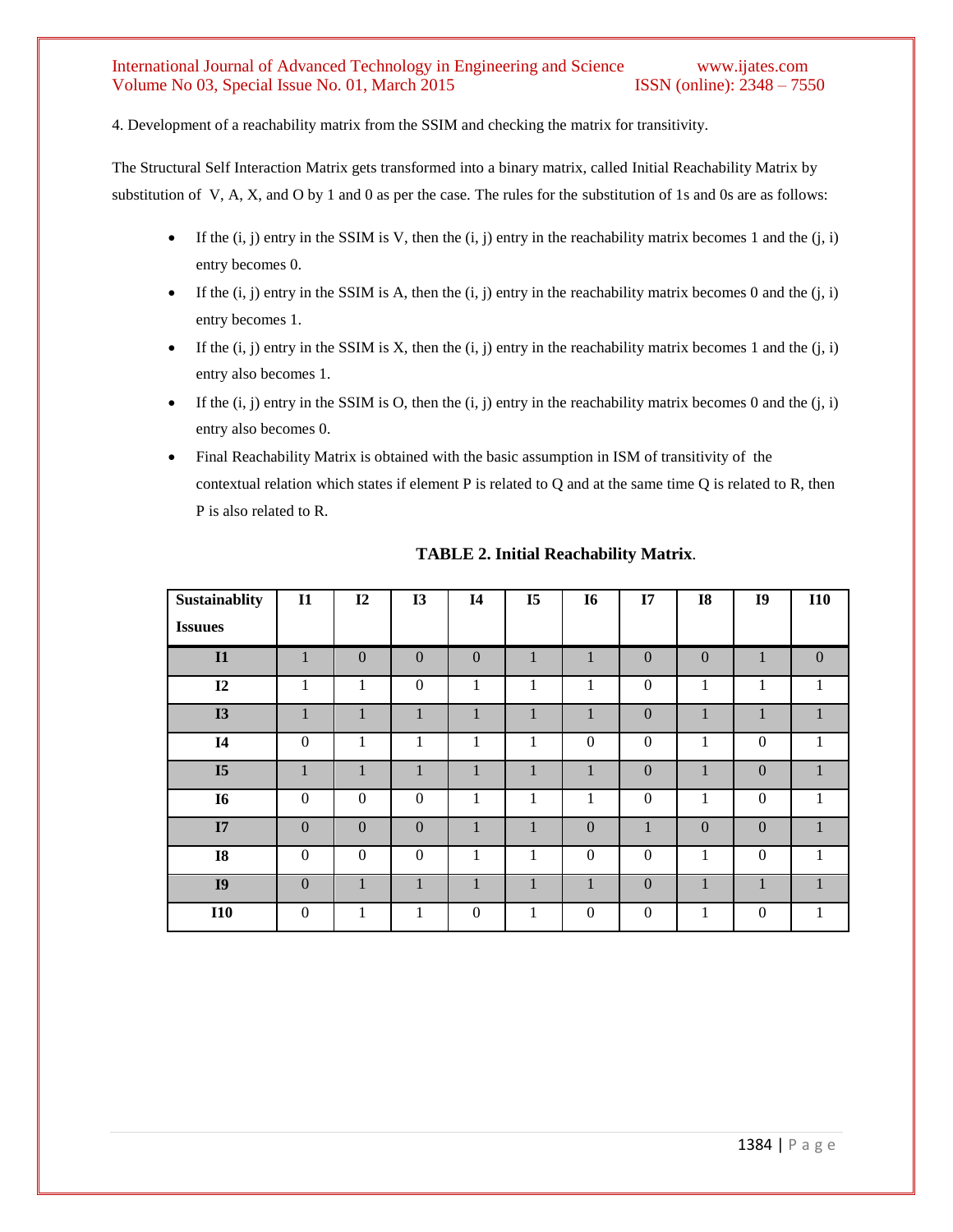| Sustainablity     | $\mathbf{I}$            | I2           | <b>I3</b>        | I <sub>4</sub> | I <sub>5</sub> | <b>I6</b>        | I7               | <b>I8</b>        | I <sub>9</sub>          | <b>I10</b>       | <b>DRIVING</b>          |
|-------------------|-------------------------|--------------|------------------|----------------|----------------|------------------|------------------|------------------|-------------------------|------------------|-------------------------|
| <b>Issuues</b>    |                         |              |                  |                |                |                  |                  |                  |                         |                  | <b>POWER</b>            |
| I1                | $\mathbf{1}$            | $\mathbf{0}$ | $\mathbf{0}$     | $\mathbf{0}$   | $\mathbf{1}$   | 1                | $\Omega$         | $\boldsymbol{0}$ | $\mathbf{1}$            | $\mathbf{0}$     | $\overline{\mathbf{4}}$ |
| I2                | $\mathbf{1}$            | 1            | $\boldsymbol{0}$ | $\mathbf{1}$   | $\mathbf{1}$   | $\mathbf{1}$     | $\Omega$         | $\mathbf{1}$     | 1                       | 1                | 8                       |
| <b>I3</b>         | $\mathbf{1}$            | 1            | 1                | 1              | $\mathbf{1}$   | 1                | $\mathbf{0}$     | 1                | $\mathbf{1}$            | 1                | 9                       |
| I <sub>4</sub>    | $\overline{0}$          | 1            | 1                | 1              | $\mathbf{1}$   | $\theta$         | $\Omega$         | $\mathbf{1}$     | $\boldsymbol{0}$        | $\mathbf{1}$     | 6                       |
| I <sub>5</sub>    | $\mathbf{1}$            | $\mathbf{1}$ | $\mathbf{1}$     | $\mathbf{1}$   | $\mathbf{1}$   | $\mathbf{1}$     | $\Omega$         | 1                | $\boldsymbol{0}$        | $\mathbf{1}$     | 8                       |
| <b>I6</b>         | $\theta$                | $\mathbf{0}$ | $\mathbf{0}$     | $\mathbf{1}$   | $\mathbf{1}$   | 1                | $\theta$         | $\mathbf{1}$     | $\boldsymbol{0}$        | 1                | 5                       |
| I7                | $\overline{0}$          | $\mathbf{0}$ | $\Omega$         | $\mathbf{1}$   | $\mathbf{1}$   | $\Omega$         | 1                | $\boldsymbol{0}$ | $\Omega$                | $\mathbf{1}$     | $\overline{\mathbf{4}}$ |
| <b>I8</b>         | $\overline{0}$          | $\mathbf{0}$ | $\boldsymbol{0}$ | 1              | 1              | $\boldsymbol{0}$ | $\boldsymbol{0}$ | $\mathbf 1$      | $\boldsymbol{0}$        | $\mathbf{1}$     | $\overline{\mathbf{4}}$ |
| I <sub>9</sub>    | $\overline{0}$          | 1            | $\mathbf{1}$     | $\mathbf{1}$   | $\mathbf{1}$   | $\mathbf{1}$     | $\Omega$         | 1                | $\mathbf{1}$            | $\mathbf{1}$     | 8                       |
| <b>I10</b>        | $\theta$                | 1            | $\mathbf{1}$     | $\Omega$       | 1              | $\theta$         | $\theta$         | 1                | $\Omega$                | 1                | 5                       |
| <b>DEPENDENCY</b> | $\overline{\mathbf{4}}$ | 6            | 5                | 8              | 10             | 5                | 1                | 8                | $\overline{\mathbf{4}}$ | $\boldsymbol{9}$ |                         |

**TABLE 3.Final Reachability Matrix**

5. The reachability matrix is then partitioned into different levels. From the final reachability matrix, the reachability and antecedant set for each issue is found out. The reachability set comprises of criteria for itself as well as others which it may help to achieve on the other hand, antecedent set consists of itself and other criterion which helps in achieving it. The intersection set is subsequently derived and the variables having reachabilty and intersection sets same are provided the top level in ISM hierarchy.

| <b>Issues</b>  | <b>Reachability Set</b> | <b>Antecedent Set</b>      | <b>Intersection Set</b> | Level |
|----------------|-------------------------|----------------------------|-------------------------|-------|
| $\mathbf{I}$   | 1,5,6,9                 | 1,2,3,5                    | 1,5                     |       |
| $\mathbf{I2}$  | 1,2,4,5,6,8,9,10        | 2,3,4,5,9,10               | 2,4,5,9,10              |       |
| I3             | 1,2,3,4,5,6,8,9,10      | 3,4,5,9,10                 | 3,4,5,9,10              |       |
| I <sub>4</sub> | 2,3,4,5,8,10            | 2,3,4,5,6,7,8,9            | 2,3,4,5,8               |       |
| I <sub>5</sub> | 1,2,3,4,5,6,8,10        | 1,2,3,4,5,6,7,8,9,10       | 1,2,3,4,5,6,8,10        | I     |
| <b>I6</b>      | 4,5,6,8,10              | 1,2,3,5,6,9                | 5,6                     |       |
| I7             | 4,5,7,10                |                            | 7                       |       |
| <b>I8</b>      | 4,5,8,10                | 2,3,4,5,6,8,9,10           | 4,5,8,10                | I     |
| I <sub>9</sub> | 2,3,4,5,6,8,9,10        | 1,2,3,9                    | 2,3,9                   |       |
| <b>I10</b>     | 2,3,5,8,10              | 2, 3, 4, 5, 6, 7, 8, 9, 10 | 2,3,5,8,10              | I     |

**TABLE 4. Partition Of Reachabilty Matrix: Iteration 1**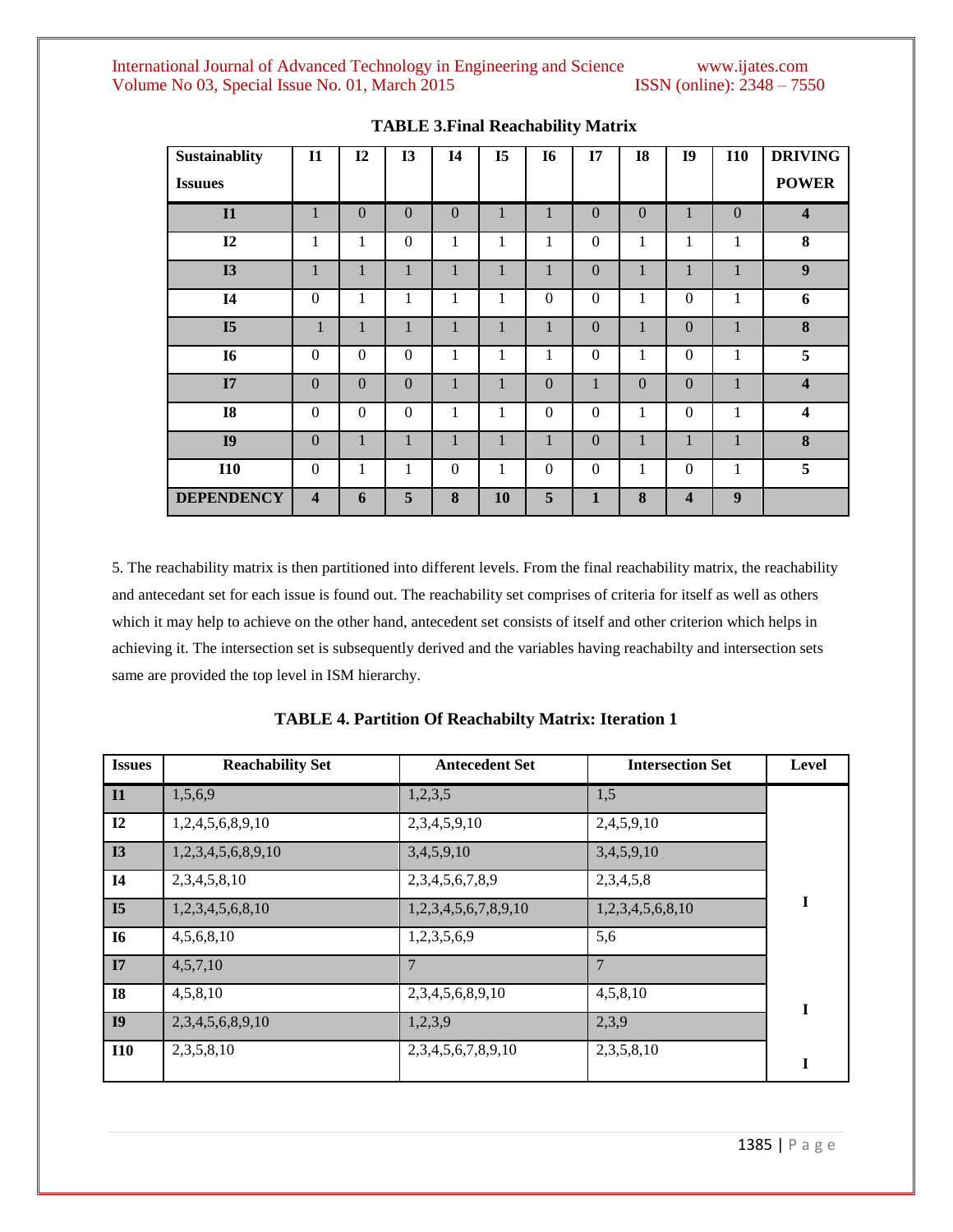International Journal of Advanced Technology in Engineering and Science www.ijates.com Volume No 03, Special Issue No. 01, March 2015 ISSN (online): 2348 – 7550 Volume No 03, Special Issue No. 01, March 2015

| <b>Issues</b>  | <b>Reachability Set</b> | <b>Antecedent Set</b> | <b>Intersection Set</b> | Level        |
|----------------|-------------------------|-----------------------|-------------------------|--------------|
| $\mathbf{I}$   | 1,6,9                   | 1,2,3                 |                         |              |
| $\mathbf{I2}$  | 1,2,4,6,9               | 2,3,4,9               | 2,4,9                   |              |
| <b>I3</b>      | 1,2,3,4,6,9             | 3,4,9                 | 3,4,9                   |              |
| <b>I4</b>      | 2,3,4                   | 2,3,4,6,7,9           | 2,3,4                   |              |
| <b>I6</b>      | 4,6                     | 1,2,3,6,9             | 6                       | $\mathbf{I}$ |
| I7             | 4,7                     | 7                     | $\tau$                  |              |
| I <sub>9</sub> | 2,3,4,6,9               | 1,2,3,9               | 2,3,9                   |              |
|                |                         |                       |                         |              |

# **TABLE 5. Partition Of Reachabilty Matrix: Iteration 2**

# **TABLE 6. Partition Of Reachabilty Matrix: Iteration 3**

| <b>Issues</b> | <b>Reachability Set</b> | <b>Antecedent Set</b> | <b>Intersection Set</b> | <b>Level</b> |
|---------------|-------------------------|-----------------------|-------------------------|--------------|
| $\mathbf{I}$  | 1,6,9                   | 1,2,3                 |                         |              |
| 12            | 1,2,6,9                 | 2,3,9                 | 2,9                     |              |
| I3            | 1,2,3,6,9               | 3,9                   | 3,9                     |              |
| <b>I6</b>     | 6                       | 1,2,3,6,9             | 6                       | Ш            |
| I7            |                         |                       |                         | Ш            |
| <b>I9</b>     | 2,3,6,9                 | 1,2,3,9               | 2,3,9                   |              |

# **TABLE 7. Partition Of Reachabilty Matrix: Iteration 4**

| <i><u><b>Issues</b></u></i> | <b>Reachability Set</b> | <b>Antecedent Set</b> | <b>Intersection Set</b> | Level |
|-----------------------------|-------------------------|-----------------------|-------------------------|-------|
| 11                          | 1,9                     | 1,2,3                 |                         |       |
| 12                          | 1,2,9                   | 2,3,9                 | 2,9                     |       |
| <b>I3</b>                   | 2,3,9                   | 3,9                   | 3,9                     |       |
| <b>I9</b>                   | 2,3,9                   | 1,2,3,9               | 2,3,9                   | IV    |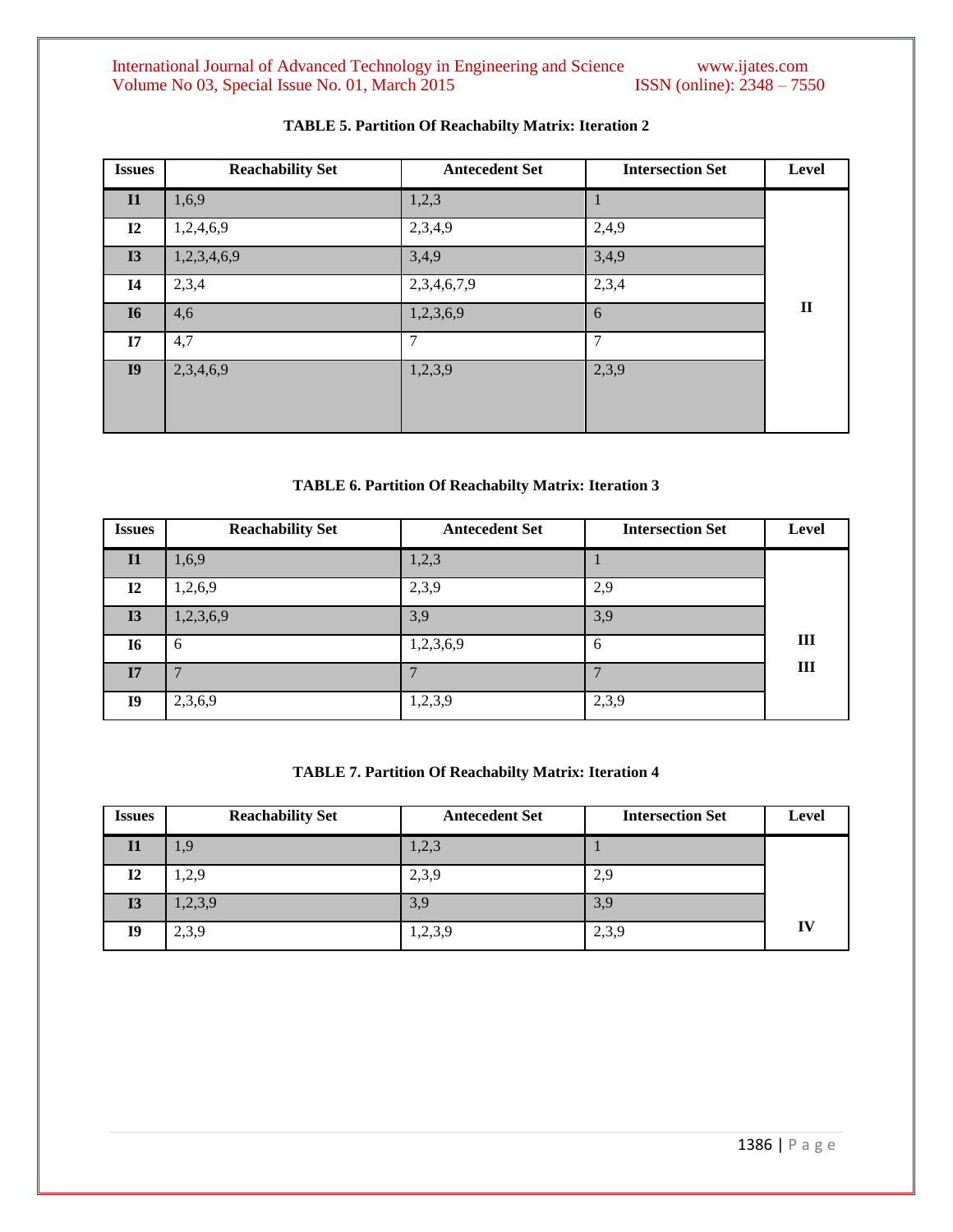| <i><u><b>Issues</b></u></i> | <b>Reachability Set</b> | <b>Antecedent Set</b> | <b>Intersection Set</b> | Level |
|-----------------------------|-------------------------|-----------------------|-------------------------|-------|
|                             |                         | 1,2,3                 |                         |       |
| ╹                           | کی 1                    | ن ویک                 | ∼                       |       |
| IJ                          | $\cap$<br>حوكوبة        |                       |                         |       |

## **TABLE 8. Partition Of Reachabilty Matrix: Iteration 5**

#### **TABLE 9. Partition Of Reachabilty Matrix: Iteration 6**

| <i>Issues</i> | <b>Reachability Set</b> | <b>Antecedent Set</b> | <b>Intersection Set</b> | <b>Level</b> |
|---------------|-------------------------|-----------------------|-------------------------|--------------|
|               | -                       | ن وڪ                  |                         |              |
| IJ            | ົ<br>ر په               |                       |                         |              |

## **TABLE 10. Partition Of Reachabilty Matrix: Iteration 7**

| Issues | <b>Reachability Set</b> | <b>Antecedent Set</b> | <b>Intersection Set</b> | Level |
|--------|-------------------------|-----------------------|-------------------------|-------|
| ᅭ      |                         |                       |                         | VII   |

6. Development of ISM Model: A digraph is drawn shown in **Fig. 1** and removal of the transitive links based on the relationships given in the reachability matrix takes place. Conversion of the resultant digraph into an ISM-based model occurs by replacement of the elements nodes with statements The digraphs drawn are complex in nature. The level I barriers are assigned the top level in the hierarchy as they won't help any other issues to achieve. The barriers having same level are kept on the same level of hierarchy. The model is finally reviewed for conceptualinconsistency check and final modifications are applied.

7. MICMAC Analysis:In an ISM model the relationships found are tested by MICMAC Anlysis in which the enablers get classified into four categories shown in **Fig. 2**. The main motive behind the analysis is to analyze the driver power and dependence of variables that influence the Tea Sector of Assam with respect to Sustainability.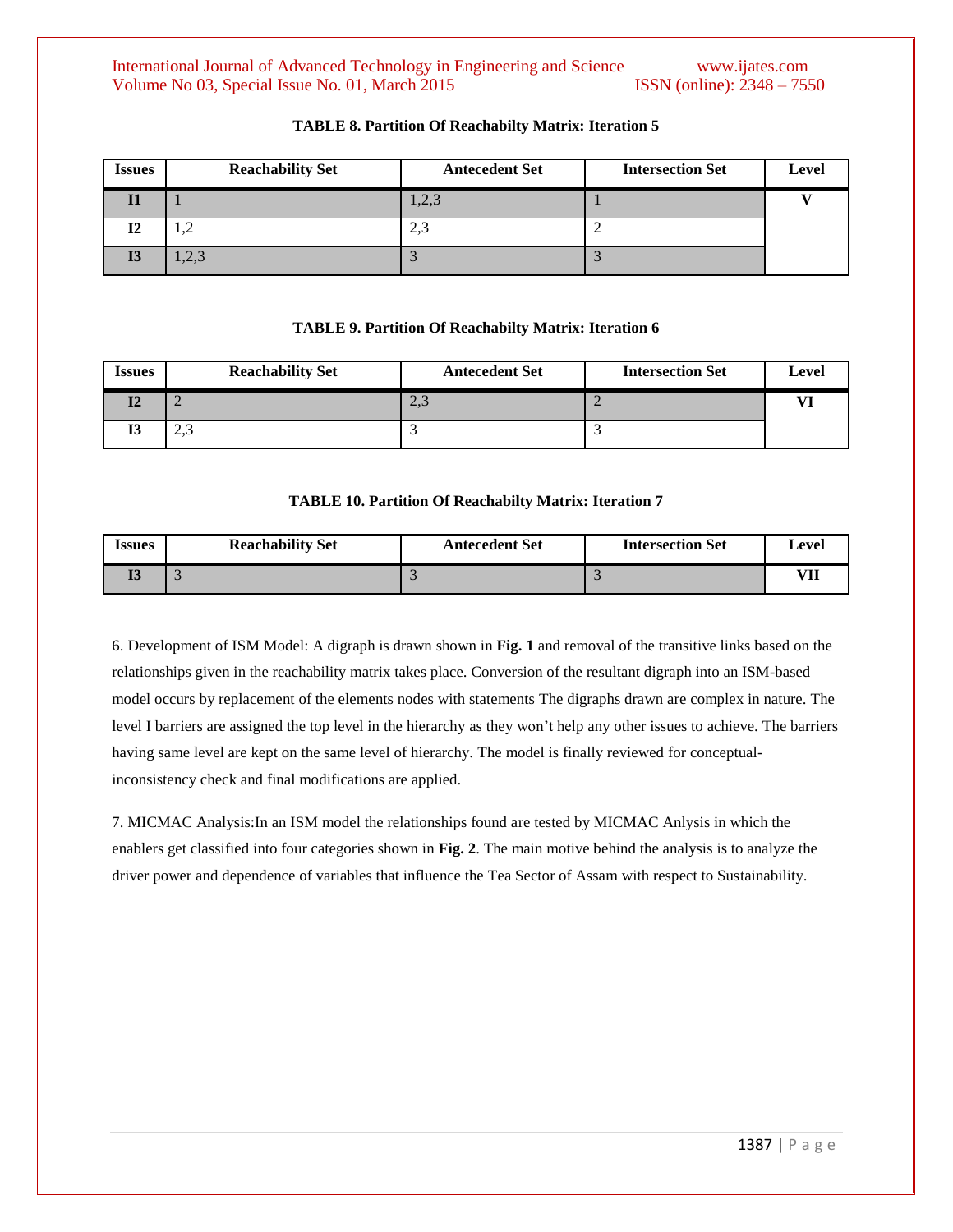International Journal of Advanced Technology in Engineering and Science www.ijates.com Volume No 03, Special Issue No. 01, March 2015 ISSN (online): 2348 – 7550 Volume No 03, Special Issue No. 01, March 2015



**FIG. 1 Ism Based Model For Sustainability Issues In The Tea Sector Of Assam** 



**Fig. 2 Driver Power and Dependence Diagram**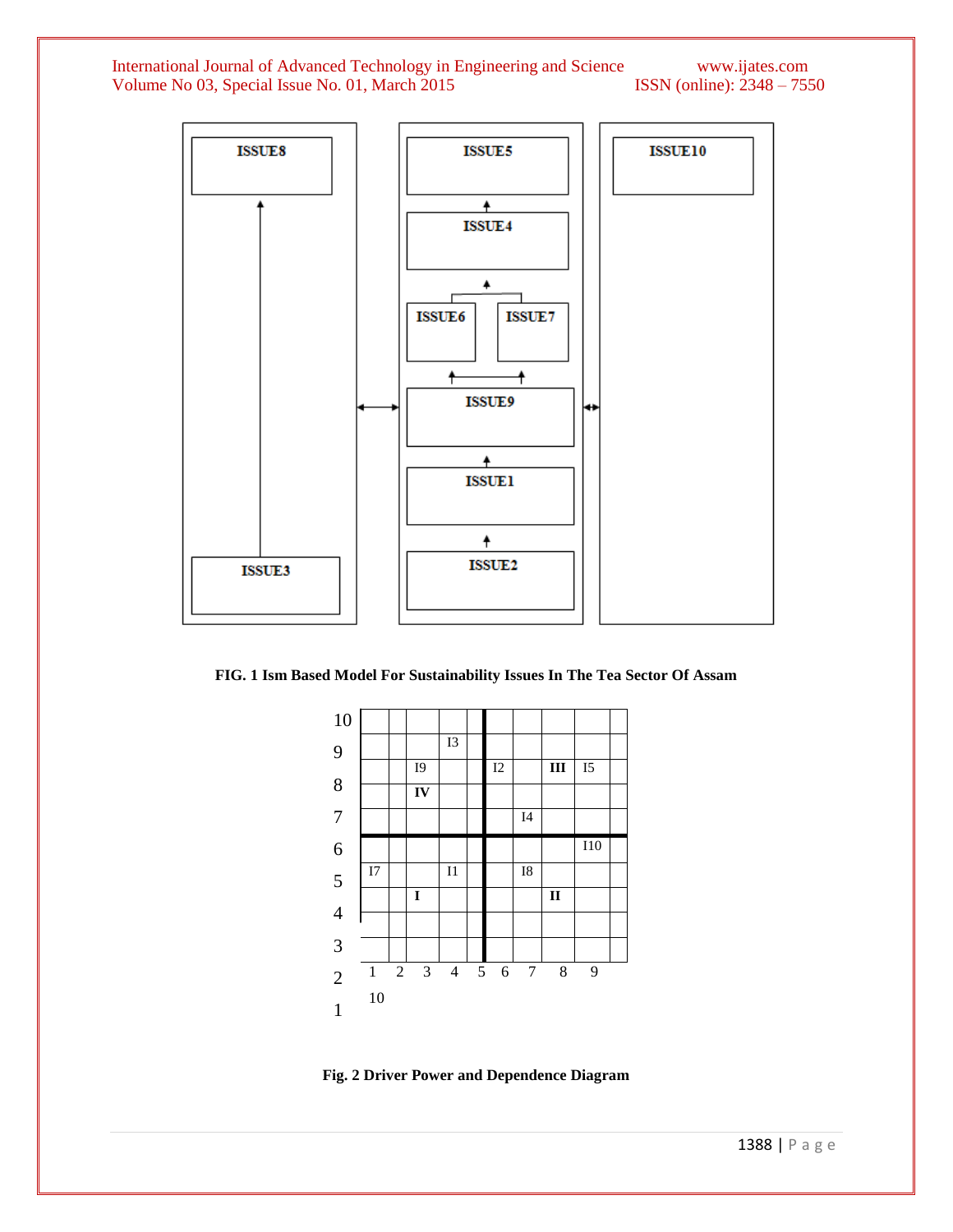The four clusters into which enablers are classified in this method are-

a) Cluster I: Weak driving power and weak dependence-This group is also known as Autonomous or Excluded Enablers.

b) Cluster II: Weak driving power and strong dependence- This group of enablers are called as Depending Enablers

c) Cluster III: Strong driving power and strong dependence- These enablers are simultaneously very influent and very dependent.

d) Cluster IV: Strong driving power and weak dependence- Enablers in this group are altogether very influent and little dependent.

## **VII. CONCLUSION**

The proposed methodology in this particular research helps in the identification of the hierarchy of actions to be implemented for dealing with the sustainability issues faced by the workers in the tea sector of Assam. Some of the sustainability issues have been identified and put into the ISM model for the analysis of interaction between them. The driver dependence diagram provides with much valuable insight regarding the relative importance and interdependencies among the sustainability issues. From Fig.2. it can be clearly visualised that discrimination on various grounds and diminishing prices are the driver variables which are Issues 3 and 9 while on the other hand low wages and conversion of habitat are autonomous barriers namely Issues 1 and 7. These issues are termed as autonomous because they have very few links with the system and are to some extent out of line with the system. Sustainability issues such use of agrochemicals and non-uniform value distribution and buying power concentration have a weak driving power, but show strong dependency on other issues. This is the indication that all other issues are required to come together for overcoming the threats related to sustainability issues in the tea sector of Assam. Issues such as health & safety issues along with housing problems, worker representation and labour casualization act as linkage variables. They possess strong driver power as well as strong dependency power. These enablers should be studied with greater attention than the others. From the analysis it can be concluded that three issues discrimination on various grounds and diminishing prices act as Independent enablers possessing the maximum driving power. It can be further concluded that these variables are the key issues of sustainability in the tea sector of Assam.

The Tea sector of Assam is facing many more new challenges in the field of Sustainability due to market changes and other environmental reasons hence there is a greater requirement of development of new models to keep a check on the issues affecting the sustainability of the precious industry of the nation. The ISM model proposed in this research for the identification of sustainability issues in the tea sector of Assam can also be translated to other sectors belonging to diverse fields for further promotion of sustainable development in the country. The model suggested will provide authorities with a realistic representation of the problem in the course of successful implementation of Sustainable development.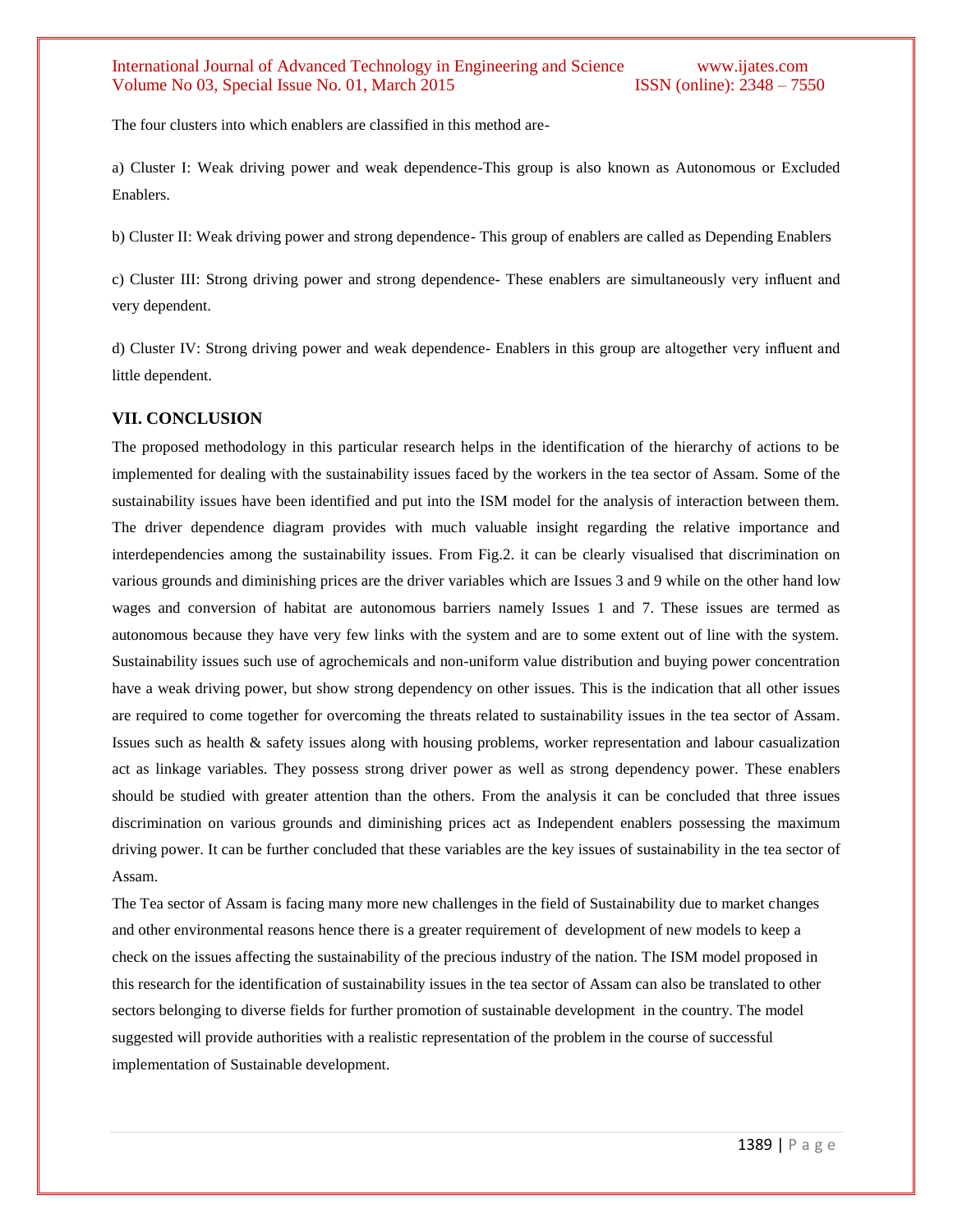## **ACKNOWLEDGEMENTS**

The author would like to thank four anonymous referees for their excellent suggestions and valuable advice in this paper.

#### **REFERENCES**

- **[1]** S. Roy, Historical Review of Growth of Tea Industries in India: A Study of Assam Tea, International Conference on Social Science and Humanity IPEDR vol.5, Singapore, 2011, 166-170
- **[2]** N. Arya, Growth and Development Of Tea Industry in Assam, International Journal of Scientific & Engineering Research, 4(7), 2013,
- **[3]** J.V. Hansen, L.J. Mckell, L.E. Heitger ISMS: computer-aided analysis for design of decision-support systems, Management Science, 25(11), 1979, 1069–1081.
- **[4]** B. Iung, E. Levrat, Advanced Maintenance Services for Promoting Sustainability, Procedia CIRP, 22, 2014, 15- 22.
- **[5]** Y. Ding, B. Vries, Q. Han, Measuring regional sustainability by a coordinated development model of economy, society, and environment: A case study of Hubei Province, Procedia Environmental Sciences, 22, 2014, 131-137.
- **[6]** P. Bilge, F. Badurdeen, G. Seliger, I.S. Jawahir, Model-based approach for assessing value creation to enhance sustainability in manufacturing, Procedia CIRP, 17, 2014, 106-111.
- **[7]** V. Mani, R. Agrawal, V. Sharma,Supplier selection using social sustainability: AHP based approach in India, INTERNATIONAL STRATEGIC MANAGEMENT REVIEW, 2, 2014, 98-112.
- **[8]** A.L. Porter, F.A. Rossini, S.R. Carpenter, A.T. Roper (1980), A guide book for technology assessment and impact analysis, vol 46. North Holland series in system science and engineering, Elsevier, New York.
- **[9]** Nelson K, Nadkarni S, Narayanan VK, Ghods M (2000) Understanding software operations support expertise: a revealed causal mapping approach, Management Information System Q J, 24(3), 475–507.
- **[10]** J.C. Anderson, M. Rungtusanthanam , R.G. Schroeder A theory of quality management underlying the Deming management method. Academy Of Management Review, 19(3), 1994, 472–509.
- **[11]** V. Anantatmula, S. Kanungo Establishing and structuring criteria for measuring knowledge management. In: Proceedings of the 38th Hawaii international conference on system sciences, 26, 2005.
- **[12]** S.K. Sharma, B.N. Panda, S.S. Mahapatra , S. Sahu Analysis of Barriers for Reverse Logistics: An Indian Perspective, International Journal of Modeling and Optimization, 1(2), 2011, 101-106.
- **[13]** S. Chandramowli, M. Transue, F.A. Felder, Analysis of barriers to development in landfill communities using interpretive structural modeling, Habitat International, 35(2), 2011, 246-253.
- **[14]** S. Satapathy, S.K. Patel, A. Biswas, P. Mishra, Interpretive structural modeling for E-electricity utility service Service Business An International Journal, 6(3), 2012, 349-367.
- **[15]** K. Mathiyazhagan, K. Govindan, A. NoorulHaq, Y. Geng, An ISM approach for the barrier analysis in implementing green supply chain management, Journal of Cleaner Production, 47, 2013, 283-297.
- **[16]** Tea Tribes, http://en.wikipedia.org/wiki/Tea\_tribes, Last accessed on January 12, 2015.